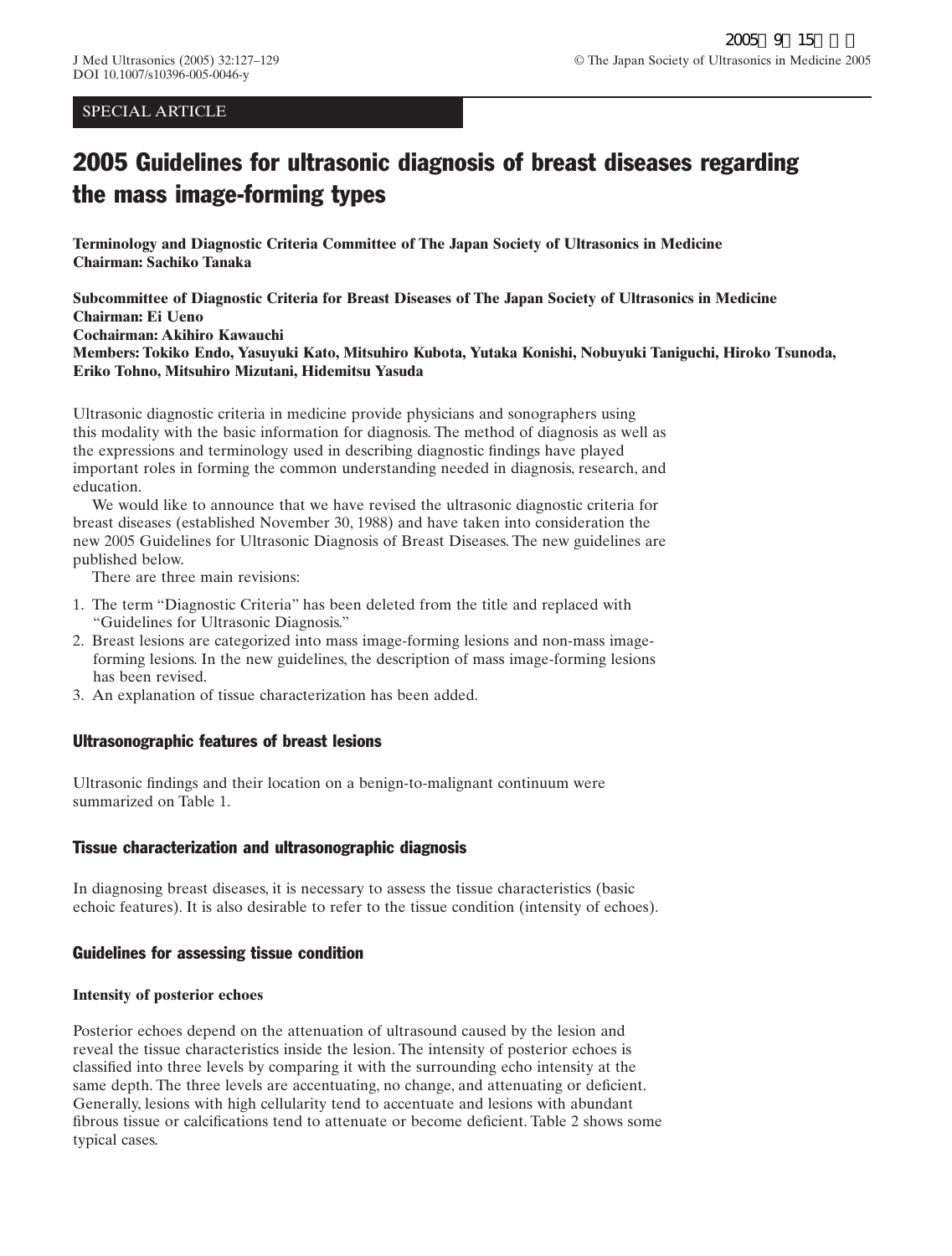#### **Intensity of internal echoes (echo level)**

The intensity of internal echoes is classified into five levels based on the echo intensity of subcutaneous fat, which is the standard. The five levels are anechoic (free), extremely low, low, equal, and high. Internal echoes are stipulated by reflection, back scattering, and the level of attenuation. Homogeneous masses, such as cysts, that do not show any reflection or scattering are echo free. The internal echo of solid tumors that are highly homogenous, such as medullary carcinoma and malignant lymphoma, tends to be extremely low. The internal echo of lesions that show high reflection and scattering, such as mucinous carcinoma and lipoma, tends to be equal or high. The internal echo of lesions with minute tissue and scarce scattering, such as scirrhous carcinoma, tends to be extremely low or low. The echo of fibroadenoma tends to be low or equal. Table 3 shows some typical cases.



**Table 1.** Ultrasonic findings and their location on a benign-to-malignant continuum

Compressibility, visually assessed by the degree of deformation caused by applying external pressure to the tumor

Depth-width ratio (DW ratio, D/W) is defined as the depth of the lesion divided by the width of the lesion. The largest part of the lesion is used in measuring the DW ratio. In the image, the width runs parallel to the skin and the depth crosses the width vertically. The DW ratio does not include the echogenic halo and is measured only in the hypoechoic part of the lesion

Threshold is 0.7 (Exception: the smaller the lesion, the larger the DW ratio of benign lesions such as cysts becomes; therefore, it cannot be used for masses  $\leq 1$  cm)

**Table 2.** Tissue characteristics and conditions and posterior echoes

| Posterior echoes         | Benign                                                                                                    | Malignant                                                                                                                  |
|--------------------------|-----------------------------------------------------------------------------------------------------------|----------------------------------------------------------------------------------------------------------------------------|
| Accentuating             | cyst, fibroadenoma,<br>papilloma,<br>phyllodes tumor                                                      | solid-tubular ca,<br>mucinous ca.<br>medullary ca,<br>intracystic papillary ca,<br>malignant lymphoma,<br>squamous cell ca |
| No change                | fibroadenoma,<br>sclerosing adenosis,<br>lipoma                                                           | papillotubular ca,<br>tubular carcinoma                                                                                    |
| Attenuating or deficient | old fibroadenoma,<br>complex cyst,<br>scar,<br>sclerosing adenosis,<br>silicon granuloma,<br>fat necrosis | scirrhous ca.<br>invasive lobular ca                                                                                       |